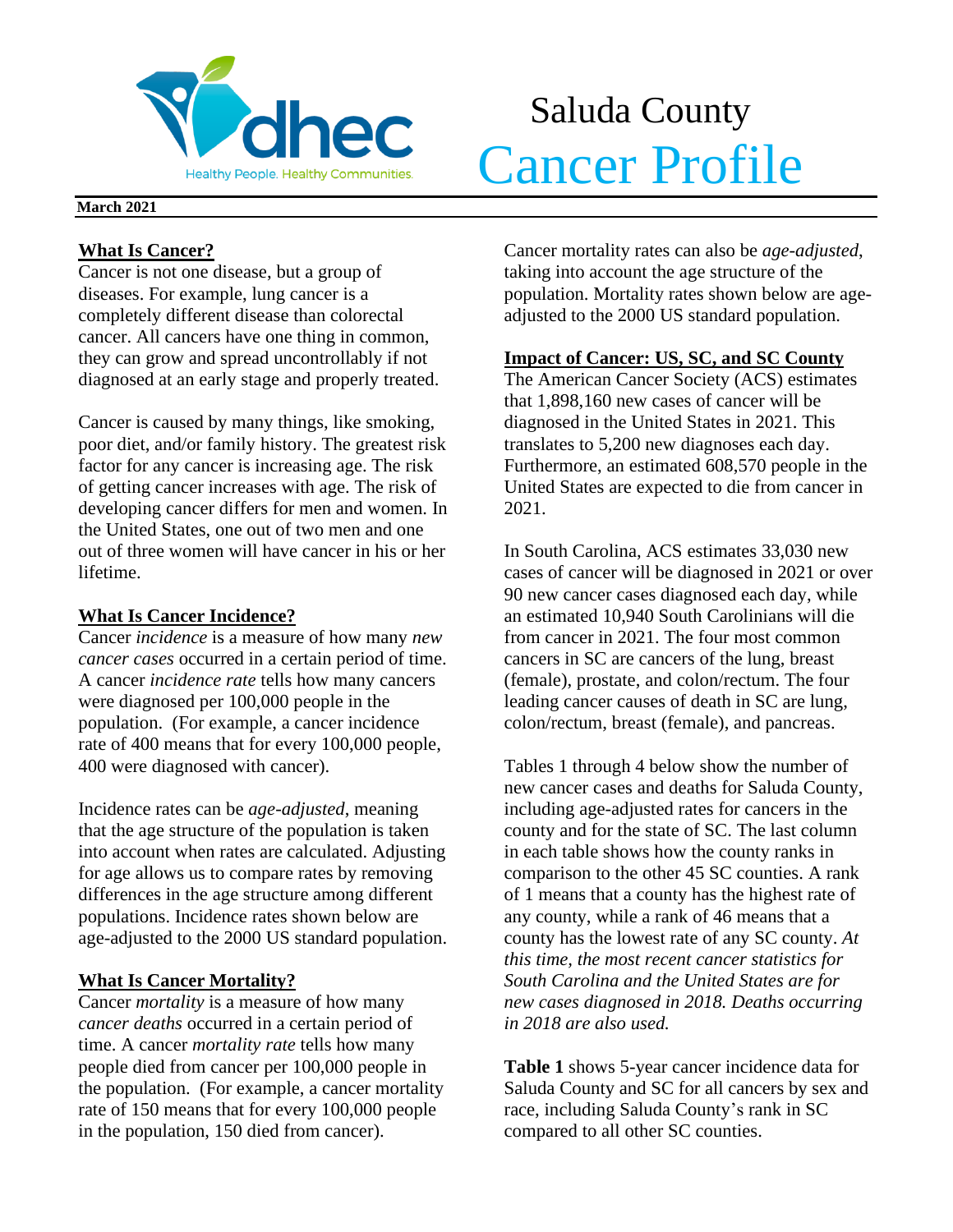Table 1. Cancer Incidence by Sex and Race, 2014-2018, Saluda County and South Carolina\*

|        | <b>SC</b> | Saluda County |           |      |
|--------|-----------|---------------|-----------|------|
|        | 5-year    | 5-year        | new       | SC   |
|        | rate      | rate          | $cases^*$ | rank |
| all    | 450       | 428           | 117       | 38   |
| male   | 503       | 489           | 65        | 30   |
| female | 411       | 390           | 52        | 35   |
| white  | 452       | 423           | 87        | 39   |
| black  | 441       | 442           | 29        | 26   |

\***Counts are annual averages based on 5 years of data.** 5-year rates are per 100,000 age-adjusted to the 2000 US standard population. Statistics do not include *in situ* cancers, except for bladder. Source: SC Central Cancer Registry. ~ Statistic could not be calculated (small counts).

**Table 2** shows 5-year cancer mortality data for Saluda County and SC for all cancers by sex and race, including Saluda County's rank in SC compared to all other SC counties.

Table 2. Cancer Mortality by Sex and Race, 2014- 2018, Saluda County and South Carolina\*

|        | SC             | Saluda County  |                  |                   |
|--------|----------------|----------------|------------------|-------------------|
|        | 5-year<br>rate | 5-year<br>rate | lives<br>$lost*$ | <b>SC</b><br>rank |
| all    | 165            | 167            | 49               | 31                |
| male   | 203            | 211            | 28               | 28                |
| female | 137            | 134            | 21               | 36                |
| white  | 160            | 143            | 33               | 42                |
| black  | 185            | 238            | 16               |                   |

\***Counts are annual averages based on 5 years of data.** 5-year rates are per 100,000 age-adjusted to the 2000 US standard population. Sources: SC Central Cancer Registry and SC Vital Records. ~ Statistic could not be calculated (small counts).

**Table 3** shows 5-year cancer incidence data for Saluda County and SC for selected cancers, including Saluda County's rank in SC compared to all other SC counties.

| Table 3. Cancer Incidence for Selected Cancers, |
|-------------------------------------------------|
| 2014-2018, Saluda County and South Carolina*    |

|                           | SC             | Saluda County         |                 |                   |  |
|---------------------------|----------------|-----------------------|-----------------|-------------------|--|
| cancer                    | 5-year<br>rate | 5-year<br>rate        | new<br>$cases*$ | <b>SC</b><br>rank |  |
| breast<br>(female)        | 130            | 120                   | 15              | 38                |  |
| prostate<br>(male)        | 113            | 91                    | 13              | 44                |  |
| $l$ ung/<br>bronchus      | 63             | 59                    | 18              | 35                |  |
| $\text{colon}/$<br>rectum | 38             | 52                    | 14              | 3                 |  |
| pancreas                  | 14             | $\tilde{\phantom{a}}$ | 3               | 45                |  |

\***Counts are annual averages based on 5 years of data.** 5-year rates are per 100,000 age-adjusted to the 2000 US standard population. Statistics do not include *in situ* cancers, except for bladder. Source: SC Central Cancer Registry. ~ Statistic could not be calculated (small counts).

**Table 4** shows 5-year cancer mortality data for Saluda County and SC for selected cancers, including Saluda County's rank in SC compared to all other SC counties.

| Table 4. Cancer Mortality for Selected Cancers, |
|-------------------------------------------------|
| 2014-2018, Saluda County and South Carolina*    |

|                           | SС             | Saluda County  |                  |                   |
|---------------------------|----------------|----------------|------------------|-------------------|
| cancer                    | 5-year<br>rate | 5-year<br>rate | lives<br>$lost*$ | <b>SC</b><br>rank |
| breast<br>(female)        | 22             | ~              | 3                | 33                |
| prostate<br>(male)        | 22             | ~              | $\mathfrak{D}$   | 44                |
| $l$ ung/<br>bronchus      | 43             | 39             | 12               | 38                |
| $\text{colon}/$<br>rectum | 14             | 20             | 6                | 9                 |
| pancreas                  |                |                | 3                | 27                |

\***Counts are annual averages based on 5 years of data.** 5-year rates are per 100,000 age-adjusted to the 2000 US standard population. Sources: SC Central Cancer Registry and SC Vital Records. ~ Statistic could not be calculated (small counts).

**Table 5** shows the percentage of cancers diagnosed in early and late stages of disease in Saluda County and SC. Cancers diagnosed in late stages lessen the potential for successful treatment and raise the risk of premature loss of life.